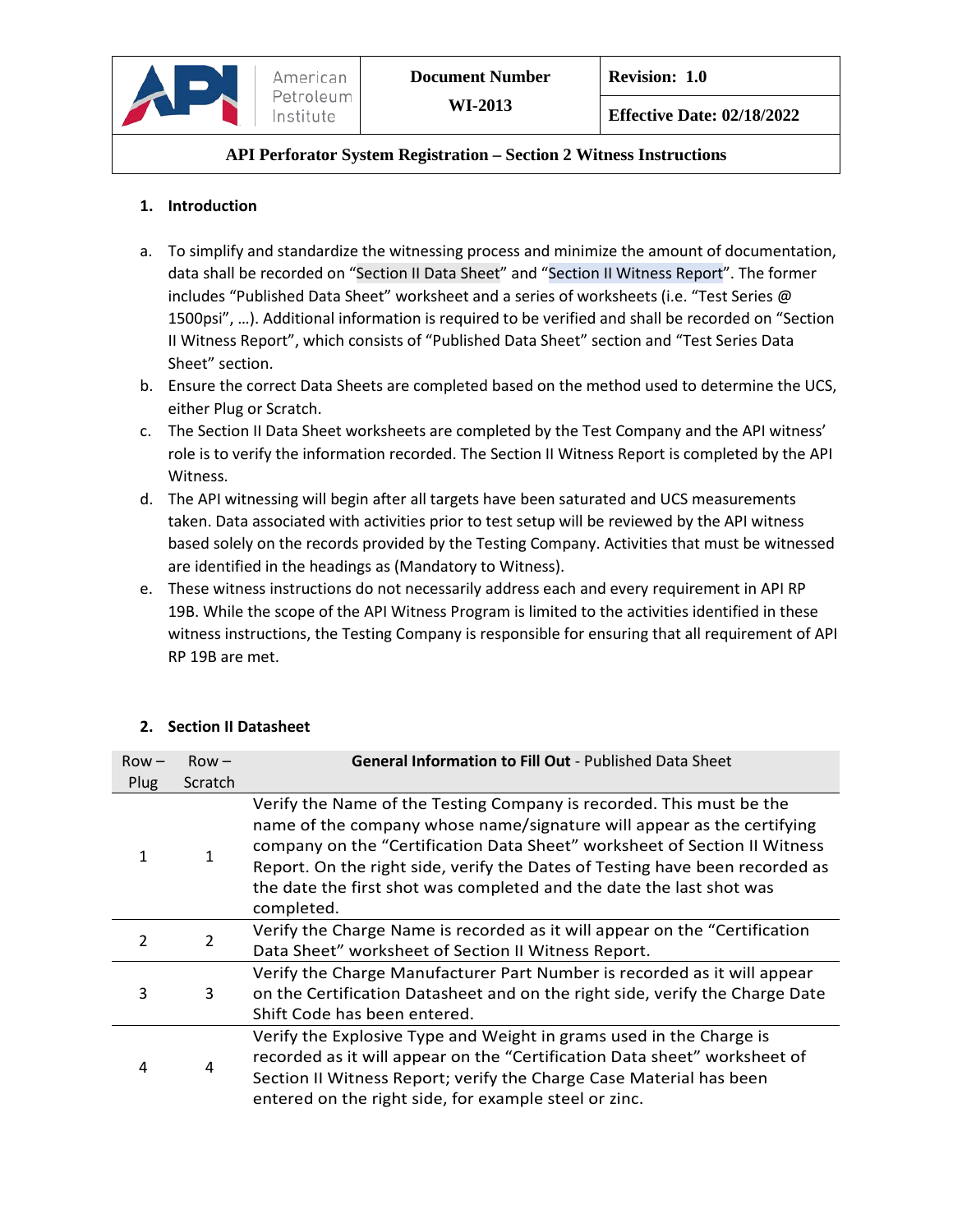| 5        | 5        | Verify the Gun System(s) being simulated has (have) been recorded as it<br>(they) will appear on the Certification Datasheet, which needs to be<br>verified by reviewing the engineering drawing.                                                                                                                                                                                                                                                                                                                                                                           |
|----------|----------|-----------------------------------------------------------------------------------------------------------------------------------------------------------------------------------------------------------------------------------------------------------------------------------------------------------------------------------------------------------------------------------------------------------------------------------------------------------------------------------------------------------------------------------------------------------------------------|
| $6 - 7$  | $6 - 7$  | Record any Comments to further clarify the above entrees.                                                                                                                                                                                                                                                                                                                                                                                                                                                                                                                   |
| $Row -$  | $Row -$  | Target Configuration - Published Data Sheet                                                                                                                                                                                                                                                                                                                                                                                                                                                                                                                                 |
| Plug     | Scratch  |                                                                                                                                                                                                                                                                                                                                                                                                                                                                                                                                                                             |
| $9 - 12$ | $9 - 12$ | Verify the Test Conditions. The "Standard Conditions" box should be checked<br>if the casing, cement, and fluid gap match the "Standard" thickness and<br>composition. The "Special Test Conditions" box on the right should be<br>checked if different. Verify OMS or Water used for the fluid clearance has<br>been designated. For reference: the "Standard" simulated casing is made<br>from 4140 Mill 80k psi yield strength and 0.5 inches thick, the Cement is Class<br>A, Type I or II Portland 0.75 inches thick, and the fluid gap should measure<br>0.75 inches. |
| 13       | 13       | Verify the Overburden Pressures to be 1500, 5500, and 9500 psi for<br>"Standard Test Conditions" or record the pressures used under "Special<br>Test Conditions".                                                                                                                                                                                                                                                                                                                                                                                                           |
| $Row -$  | $Row -$  | Target Properties - Published Data Sheet                                                                                                                                                                                                                                                                                                                                                                                                                                                                                                                                    |
| Plug     | Scratch  |                                                                                                                                                                                                                                                                                                                                                                                                                                                                                                                                                                             |
| 16       | 16       | Verify the Target type is recorded, Berea Sandstone or other.                                                                                                                                                                                                                                                                                                                                                                                                                                                                                                               |
| 17       | 17       | Verify the Saturating Fluid is recorded and whether the Bedding Plane<br>Orientation is Perpendicular, Parallel, or indeterminable. For a Standard<br>Test, the bedding plane orientation of the target shall be parallel to the<br>target axis.                                                                                                                                                                                                                                                                                                                            |
| 18       | 18       | Verify the UCS Measurement Method is recorded. Use the correct<br>template for Core Plug or Scratch method, respectively.                                                                                                                                                                                                                                                                                                                                                                                                                                                   |
| $Row -$  | $Row -$  | General Information to Fill Out - Test Series Data Sheets (applicable to all test                                                                                                                                                                                                                                                                                                                                                                                                                                                                                           |
| Plug     | Scratch  | series)                                                                                                                                                                                                                                                                                                                                                                                                                                                                                                                                                                     |
| 3        | 3        | Verify the Name of the Testing Company is recorded.                                                                                                                                                                                                                                                                                                                                                                                                                                                                                                                         |
| 4        | 4        | Verify the Charge Name is recorded as it will appear on the Certification                                                                                                                                                                                                                                                                                                                                                                                                                                                                                                   |
|          |          | Data Sheet of Section II Witness Test Report.                                                                                                                                                                                                                                                                                                                                                                                                                                                                                                                               |
| 5        | 5        | Verify the Test Date is recorded.                                                                                                                                                                                                                                                                                                                                                                                                                                                                                                                                           |
| 6        | 6        | Verify the Saturating Fluid used is recorded, OMS or water.                                                                                                                                                                                                                                                                                                                                                                                                                                                                                                                 |
| 7        | 7        | Verify the Saturating Fluid Density in g/cc is recorded to the nearest 0.01<br>g/cc.                                                                                                                                                                                                                                                                                                                                                                                                                                                                                        |
| $Row -$  | $Row -$  | Pre-Test Measurements - Test Series Data Sheets (applicable to all test series)                                                                                                                                                                                                                                                                                                                                                                                                                                                                                             |
| Plug     | Scratch  |                                                                                                                                                                                                                                                                                                                                                                                                                                                                                                                                                                             |
| 13       | 13       | Verify the Target Diameter is recorded to the nearest 0.01 in. Verify the<br>target diameter is between 4.00 in. and 7.00 in. +/-0.10 in. by reviewing<br>documentation supplied by the test company or taking a physical                                                                                                                                                                                                                                                                                                                                                   |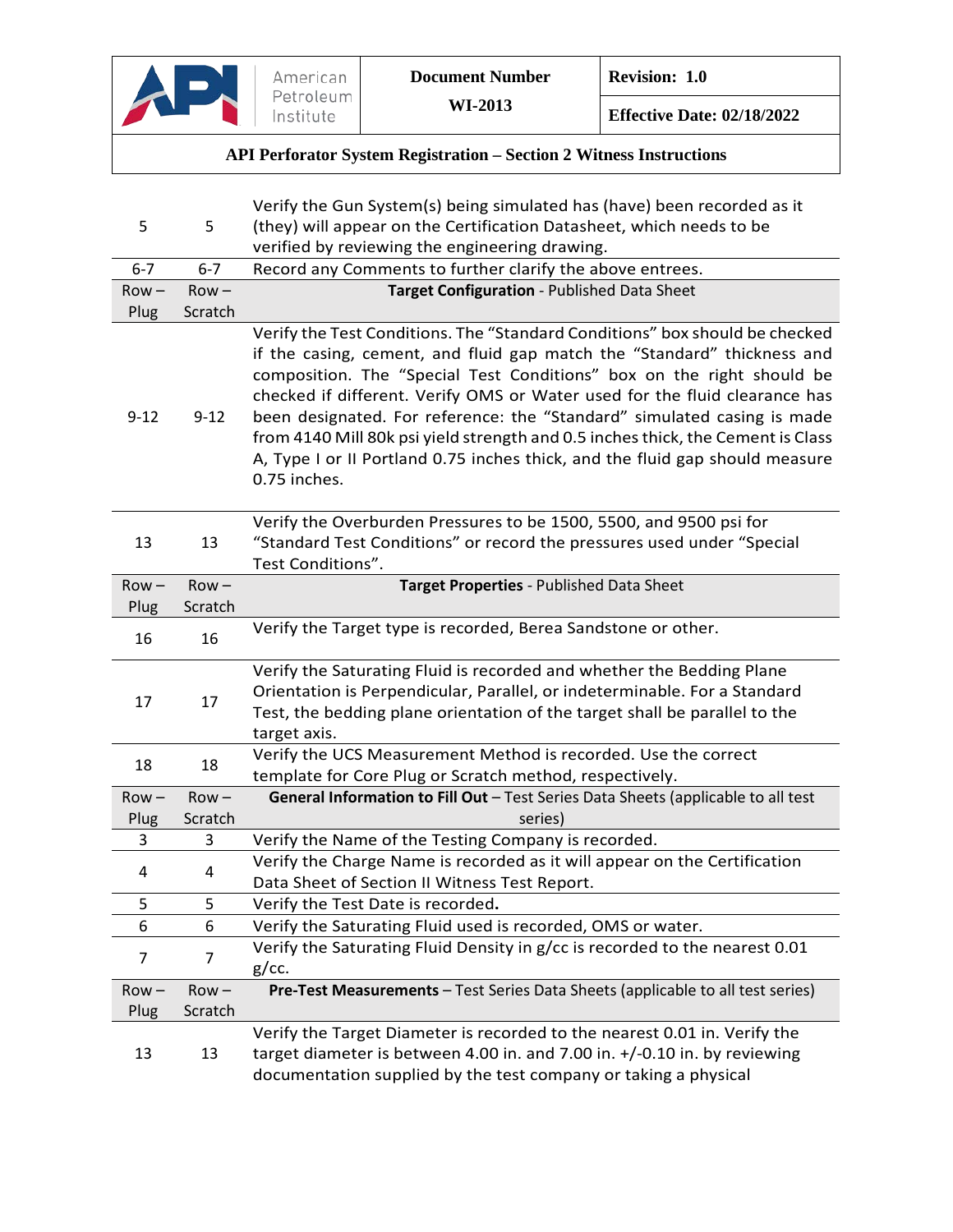

|     |     | measurement of the target. (Note: If the target is larger than 7" nominal                                           |
|-----|-----|---------------------------------------------------------------------------------------------------------------------|
|     |     | diameter, the test becomes a "special test")                                                                        |
| 14  | 14  | Verify the Target Length is recorded to the nearest 0.01 in. Note: The                                              |
|     |     | target length will vary and depend on the expected penetration depth of<br>the charge being tested.                 |
|     |     | Verify the Final Dry Weight of the target is recorded to the nearest gram.                                          |
| 18  | 19  | Verify that the weight remained constant within 1 gram for the final 24 hours                                       |
|     |     | of drying by reviewing documentation supplied by the Test Company.                                                  |
| 19  | 20  | Verify the Saturated Weight of the target is recorded to the nearest gram.                                          |
|     |     | Verify the Porosity is recorded to the nearest 0.1%. Verify the calculation of                                      |
|     |     | the core porosity to the nearest 0.1% using the given formulas. Verify that                                         |
|     |     | the core porosity is between 18.5% and 21.5%.                                                                       |
|     |     |                                                                                                                     |
|     |     | $\Phi = \frac{V_p}{V_h} (100)$                                                                                      |
|     |     |                                                                                                                     |
|     |     | Where $\Phi$ is the porosity, $V_p$ is the pore volume (cc) and $V_b$ is the bulk volume (cc)                       |
|     |     |                                                                                                                     |
|     |     | $V_p = \frac{W_{sat} - W_{dry}}{\rho_{sat,fluid}}$                                                                  |
| 20  | 21  |                                                                                                                     |
|     |     | Where $W_{sat}$ is the saturated weight of the core (g), $W_{dry}$ is the dry weight of the core                    |
|     |     | (g) and $p_{sat,fluid}$ is the density of the saturating fluid                                                      |
|     |     | $V_b = \frac{\pi d_{core}^2}{4} l_{core} (16.39)$                                                                   |
|     |     |                                                                                                                     |
|     |     | Where d <sub>core</sub> is the diameter of the core (in.) and l <sub>core</sub> is the length of the core (in.) and |
|     |     | 16.39 is the conversion from cubic inches to cubic centimeters                                                      |
|     |     |                                                                                                                     |
|     |     | Verify the Average Target UCS is recorded to the nearest 10 psi. Review                                             |
| N/A | 26  | documentation on the scratch method used. Verify that an overall average                                            |
|     |     | of the UCS data has been calculated, disregarding the first 0.5 inch and the                                        |
|     |     | last 0.5 inch of the data.                                                                                          |
|     |     | Verify the Diameter of each of the 3 core plugs from each end of the target                                         |
| 13  | N/A | is recorded to the nearest 0.01 in. Verify that the diameter of each of the 3                                       |
|     |     | three core plugs was at least 0.95 inches +/-0.01 in. by reviewing<br>documentation supplied by the Test Company.   |
|     |     |                                                                                                                     |

14 N/A Verify the Length of each of the 3 core plugs from each end of the core target is recorded to the nearest 0.01 in. Verify the Length:Diameter Ratio is recorded. Calculate the ratio of the

15 N/A length to the diameter (Length:Diameter). Verify that the Length:Diameter ratio is between 2.0:1 and 2.5:1.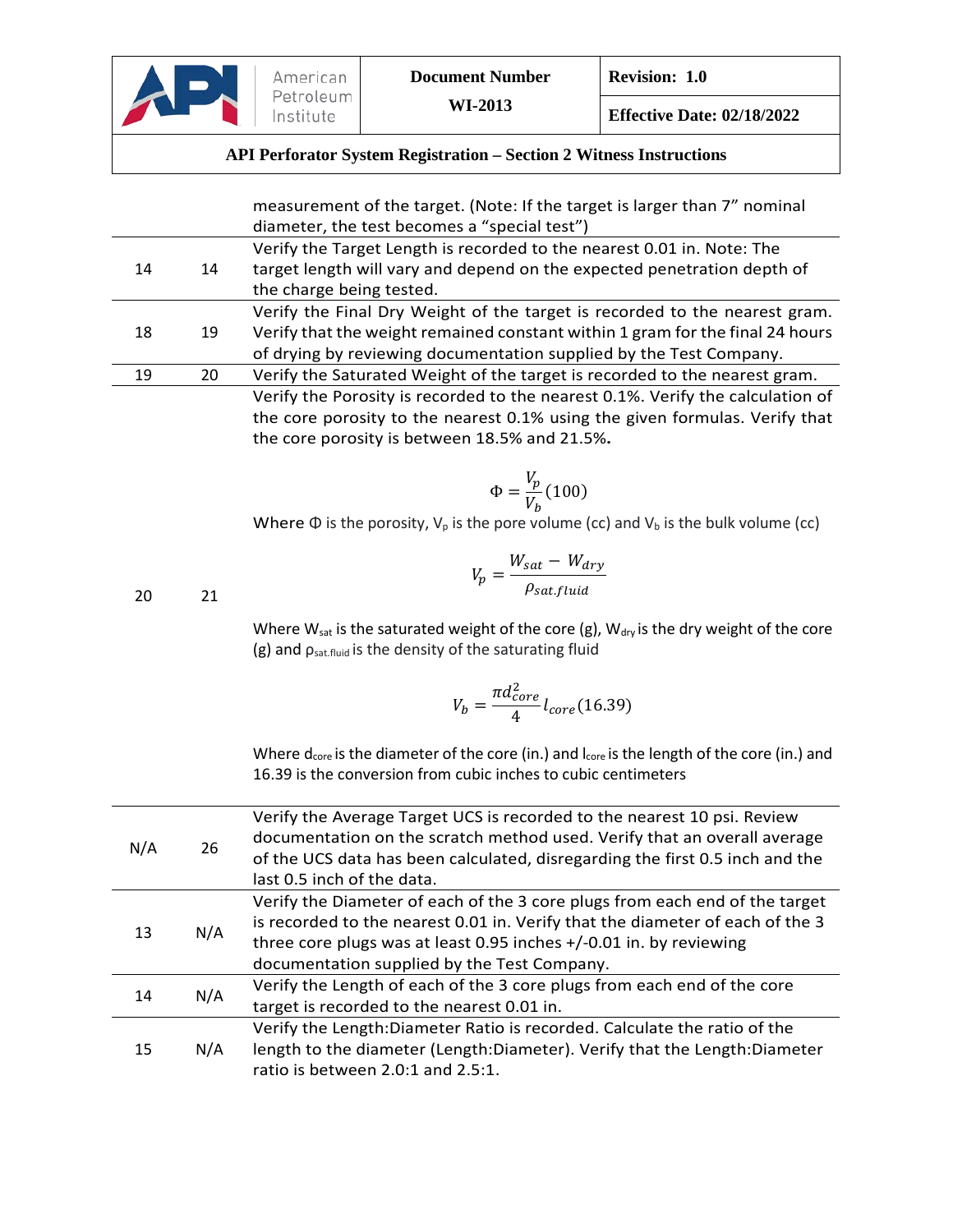

**Effective Date: 02/18/2022**

# **API Perforator System Registration – Section 2 Witness Instructions**

| 18         | N/A     | Verify the Dry Weight of each of the 6 core plugs is recorded to the nearest<br>$0.01$ gram.     |
|------------|---------|--------------------------------------------------------------------------------------------------|
| 19         |         | Verify the Saturated Weight of each of the 6 core plugs is recorded to the                       |
|            | N/A     | nearest 0.01 gram. Note: The Saturated Weight is not required to be                              |
|            |         | recorded. Some companies may elect to record the data for reference                              |
|            |         | purposes only.                                                                                   |
|            |         | Verify the Saturated Porosity of each of the 6 core plugs is recorded to the                     |
| 20         | N/A     | nearest 0.1%. Note: Porosity is not required to be recorded. Some                                |
|            |         | companies may elect to record the data for reference purposes only.                              |
| 22         | N/A     | Verify the Plug UCS is recorded to the nearest 10 psi for each of the 3 core                     |
|            |         | plugs from each end of the target.                                                               |
|            |         | Verify the Average Target UCS for the rock is recorded to the nearest 10                         |
|            |         | psi. For Core Plug Method, calculate an average compressive strength using                       |
| 25         | N/A     | all compressive strength values for each end, note that failure must be                          |
|            |         | shear failure and checked in the check box for validity showing an                               |
|            |         | approximate failure angle of 45°. Verify that the compressive strength of                        |
|            |         | the rock averages at least 5700 psi.                                                             |
| $Row -$    | $Row -$ | Test Setup (Mandatory to Witness) - Test Series Data Sheets (applicable to all test              |
| Plug       | Scratch | series)                                                                                          |
| 33         | 34      | Verify the Nominal Casing Thickness is recorded from the Published                               |
|            |         | Datasheet.                                                                                       |
| 34         | 35      | Verify the Nominal Cement Thickness is recorded from the Published                               |
|            |         | Datasheet                                                                                        |
| 35         | 36      | Verify the Nominal Fluid Clearance is recorded from the Published                                |
|            |         | Datasheet                                                                                        |
| $Row -$    | $Row -$ | Test Performance and Post-Test Measurement Data (Mandatory to Witness) -                         |
| Plug       | Scratch | Test Series Data Sheets (applicable to all test series)                                          |
|            |         | Note: All measurement instruments must be verified to be calibrated on an annual basis           |
|            |         | and be accurate within 0.01 inches. Once target is removed from the test vessel, clearly         |
|            |         | identify all parts of the setup for each test. If data recording will occur after all tests have |
|            |         | been conducted, put all items from each test in a sealed box to ensure test materials stay       |
| separated. |         |                                                                                                  |
|            |         | Verify the Total Core Penetration is recorded to the nearest 0.10 in. Total                      |
|            |         | Core Penetration is the length from the face of the target to deepest                            |
|            |         | evidence of penetration such as carbon from explosive or evidence of liner                       |
| 43         | 44      | debris. A crack with no evidence of carbon or liner debris is NOT to be                          |
|            |         | included in penetration depth. Verify that at least 3.00 in. of un-penetrated                    |
|            |         | core remain after the shot by taking a physical measurement of the                               |
|            |         | remaining core or calculating it by subtracting the Total Core Penetration                       |
|            |         | from the original target length.                                                                 |
|            |         | Verify the Undamaged Core Length is recorded to the nearest 0.10 in. The                         |
| 44         |         |                                                                                                  |
|            | 45      | Undamaged Core Length is calculated from the Total Core Length minus                             |
|            |         | the Total Core Penetration and must be 3 in. or greater.                                         |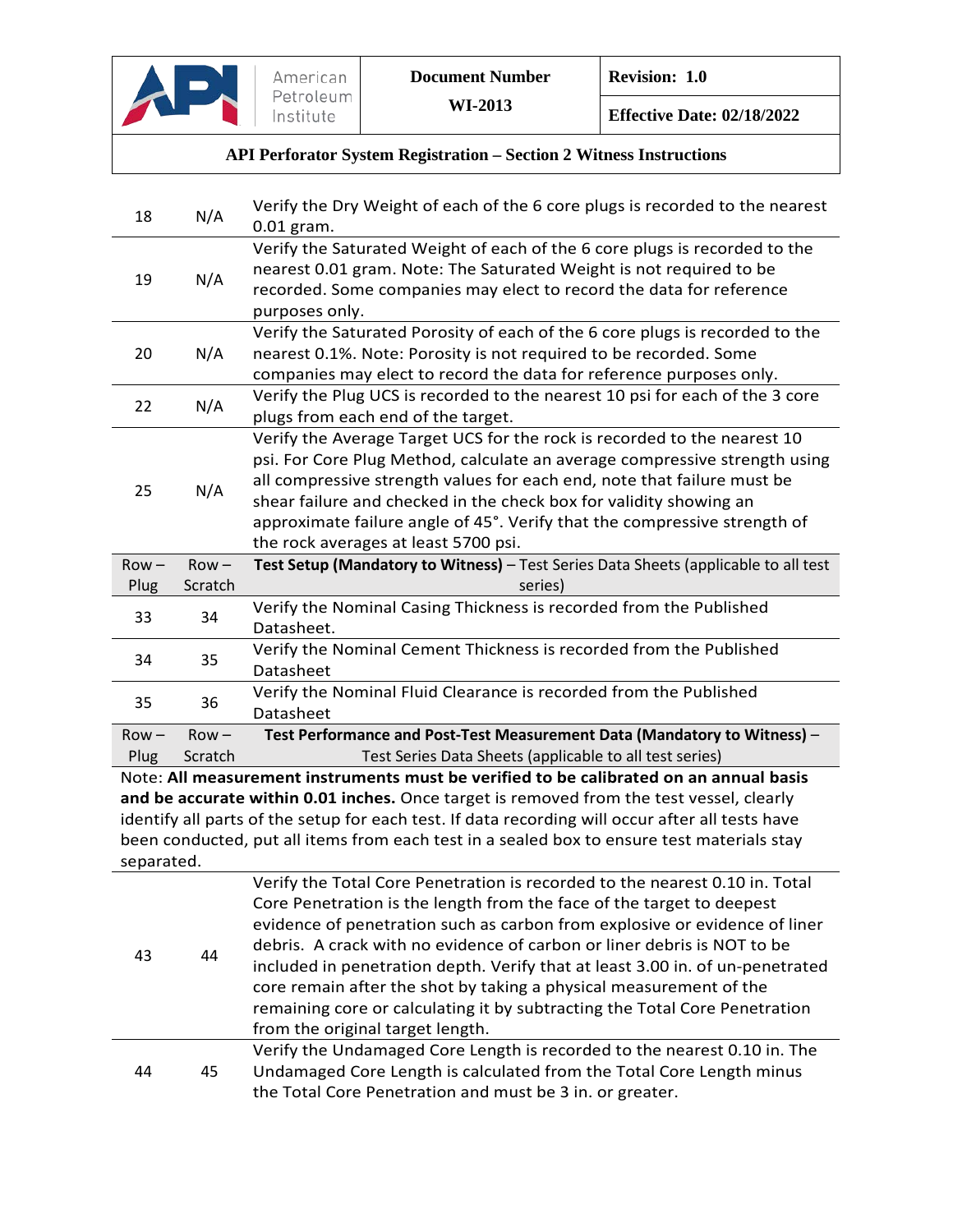

| 45      | 46      | Verify the Total Target Penetration is recorded to the nearest 0.1 in. as the<br>Total Core Penetration plus the Casing Thickness plus the Cement |
|---------|---------|---------------------------------------------------------------------------------------------------------------------------------------------------|
|         |         | Thickness.                                                                                                                                        |
| 46      |         | Verify the Distance from Jet Tip to Target Edge is recorded to the nearest                                                                        |
|         | 47      | 0.10 in. The jet tip must not be closer than 0.75 in. to the core outside<br>diameter for a valid shot.                                           |
|         |         | Verify the Casing Through Hole, minor diameter is recorded to the nearest                                                                         |
| 47      | 48      | $0.01$ in.                                                                                                                                        |
|         | 50      | Verify the Casing Through Hole, major diameter is recorded to the nearest                                                                         |
| 49      |         | $0.01$ in.                                                                                                                                        |
|         |         | Verify the Casing Through Hole Average is recorded to the nearest 0.01 in.                                                                        |
| 50      | 51      | The Casing Through Hole average is calculated as the average of the major                                                                         |
|         |         | and minor diameters.                                                                                                                              |
| $Row -$ | $Row -$ | Test Conditions (Mandatory to Witness) - Test Series Data Sheets (applicable to                                                                   |
| Plug    | Scratch | all test series)                                                                                                                                  |
| 37      | 38      | Verify the Targeted Overburden Pressure is recorded to the nearest 50 psi                                                                         |
|         |         | from the Published Datasheet.                                                                                                                     |
| 38      | 39      | Verify the Actual Overburden Pressure read off the pressure Gauge during                                                                          |
|         |         | the test is recorded to the nearest 50 psi.                                                                                                       |
| 39      | 40      | Verify the Targeted Well Bore Pressure to the nearest 5 psi is recorded                                                                           |
|         |         | from the Published Datasheet.                                                                                                                     |
|         |         |                                                                                                                                                   |
|         |         | Verify the Well Bore Pressure from the pressure Gauge is recorded to the                                                                          |
| 40      | 41      | nearest 5 psi.                                                                                                                                    |
| $Row -$ | $Row -$ | Data Recording (Mandatory to Witness) - Published Data Sheet                                                                                      |
| Plug    | Scratch |                                                                                                                                                   |
|         |         | Verify the Casing Through Hole, minor diameter is recorded to the nearest                                                                         |
| 23      | 23      | 0.01 in. from the Test Series Datasheets for each Test Series.                                                                                    |
|         |         | Verify the Casing Through Hole, major diameter is recorded to the nearest                                                                         |
| 24      | 24      | 0.01 in. from the Test Series Datasheets for each Test Series.                                                                                    |
|         |         | Verify the Casing Through Hole Average is recorded to the nearest 0.01 in.                                                                        |
| 25      | 25      | from the Test Series Datasheets for each Test Series.                                                                                             |
|         |         | Verify the Total Core Penetration is recorded to the nearest 0.1 in. from the                                                                     |
| 27      | 27      | Test Series Datasheets for each Test Series.                                                                                                      |
|         |         | Verify the Total Target Penetration is recorded to the nearest 0.1 in. from                                                                       |
| 28      | 28      | the Test Series Datasheets for each Test Series.                                                                                                  |
|         |         | Verify the Average Target UCS is recorded to the nearest 10 psi from the                                                                          |
| 29      | 29      | Test Series Datasheets for each Test Series.                                                                                                      |
|         |         | Verify the Target Porosity is recorded to the nearest 0.1% from the Test                                                                          |
| 30      | 30      | Series Datasheets for each Test Series.                                                                                                           |
|         |         | Verify the following averages for each Overburden Pressure are calculated                                                                         |
|         |         | and recorded.                                                                                                                                     |
| 23-28   | 23-28   | • Casing Through Hole, minor (0.01 in.)<br>• Casing Through Hole, major, (0.01 in.)                                                               |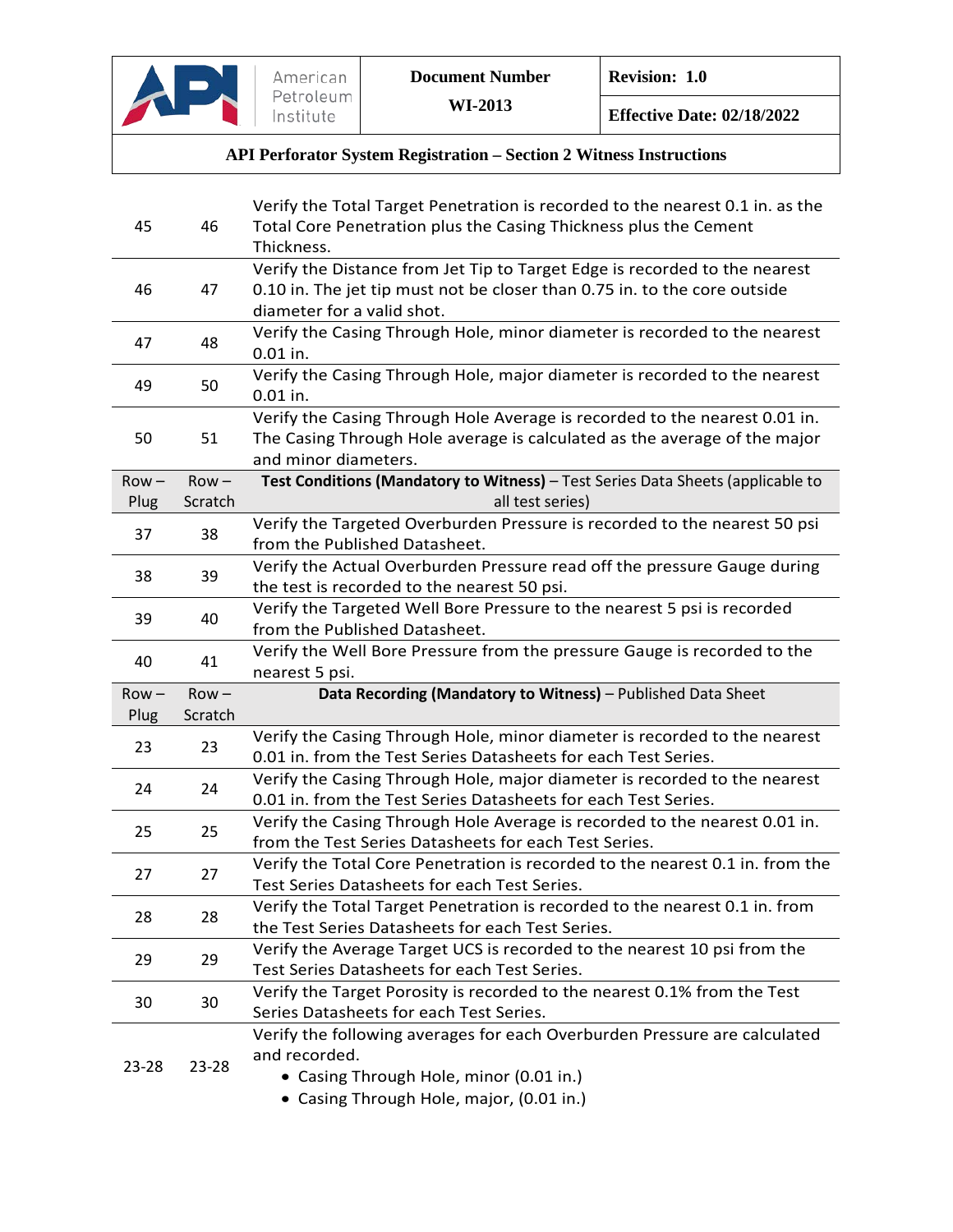

- Casing Through Hole, average (0.01 in.)
- Total Core Penetration (0.1 in.)
- Total Target Penetration (0.1 in.)
- Core UCS (10 psi)

|         |         | • Core Porosity (0.1%)                                                         |
|---------|---------|--------------------------------------------------------------------------------|
| $Row -$ | $Row -$ | <b>Manufacturer Certification - Published Data Sheet</b>                       |
| Plug    | Scratch |                                                                                |
| 31      | 31      | Sign on the "Third Party" line if signatory is the API witness. (Note: Signing |
|         |         | electronically by typing the full name is acceptable)                          |
| 33-34   | 33-34   | Check the box "Certified by" if being certified for the first time, or check   |
|         |         | the "Recertified by" box if being recertified.                                 |
|         |         | Observe the Company Official sign with title, date, company and address.       |
|         |         | (Note: Signing electronically by typing the full name is acceptable)           |
| 36      | 36      | Record the name of test as it should appear on the API website.                |
| 37      | 37      | Record name of test as it appears on Application and Application Date.         |

#### **3. Section II Witness Report**

| Line           | General Information to Fill Out - Published Data Sheet                                                                                                                                                                                                                                                                                                                                                                                                                                                                                                                                                                                                                                                                                                                                           |
|----------------|--------------------------------------------------------------------------------------------------------------------------------------------------------------------------------------------------------------------------------------------------------------------------------------------------------------------------------------------------------------------------------------------------------------------------------------------------------------------------------------------------------------------------------------------------------------------------------------------------------------------------------------------------------------------------------------------------------------------------------------------------------------------------------------------------|
| 1              | Record the Location of the Testing Company including the City, State and Country.                                                                                                                                                                                                                                                                                                                                                                                                                                                                                                                                                                                                                                                                                                                |
| $\overline{2}$ | Verify a minimum of 300 charges with qualified ages (28 days or older) available for                                                                                                                                                                                                                                                                                                                                                                                                                                                                                                                                                                                                                                                                                                             |
|                | charge selection. Record the Quantity of Charges available for the selection process.                                                                                                                                                                                                                                                                                                                                                                                                                                                                                                                                                                                                                                                                                                            |
| 3              | If testing occurred on the same day as the charge selection, record "Test on same day<br>as charge selection." If testing is to occur at a later date, the charges selected must be<br>repackaged and resealed in the same manner as originally done by the manufacturer.<br>Additionally, the box(es) must then be sealed by taping shut. The witness's signature<br>must then be indelibly written, preferably in several places, across the tape in a<br>manner that would make tampering evident. Record the method of sealing and<br>marking such that any witness can recognize that the charge box(es) have not been<br>tampered with. It must include the quantity selected for the test.<br>Each selected charge should be marked or initialed by the witness in a permanent<br>marker. |
| Line           | Target Configuration - Published Data Sheet                                                                                                                                                                                                                                                                                                                                                                                                                                                                                                                                                                                                                                                                                                                                                      |
| 4              | Record any comments on the test configuration.                                                                                                                                                                                                                                                                                                                                                                                                                                                                                                                                                                                                                                                                                                                                                   |
| Line           | Target Properties - Published Data Sheet                                                                                                                                                                                                                                                                                                                                                                                                                                                                                                                                                                                                                                                                                                                                                         |
| 5              | Record any comments on the target properties                                                                                                                                                                                                                                                                                                                                                                                                                                                                                                                                                                                                                                                                                                                                                     |
| Line           | General Information to Fill Out - Test Series Data Sheet                                                                                                                                                                                                                                                                                                                                                                                                                                                                                                                                                                                                                                                                                                                                         |

1 Record the Location of the Testing Company including the City, State and Country. Line **Pre-Test Measurements** – Test Series Data Sheet 2 Record the Calibration Date and Precision of the scale. The scale must have been

calibrated within the last year and have a precision of 1 gram for loads of 1000 grams or greater.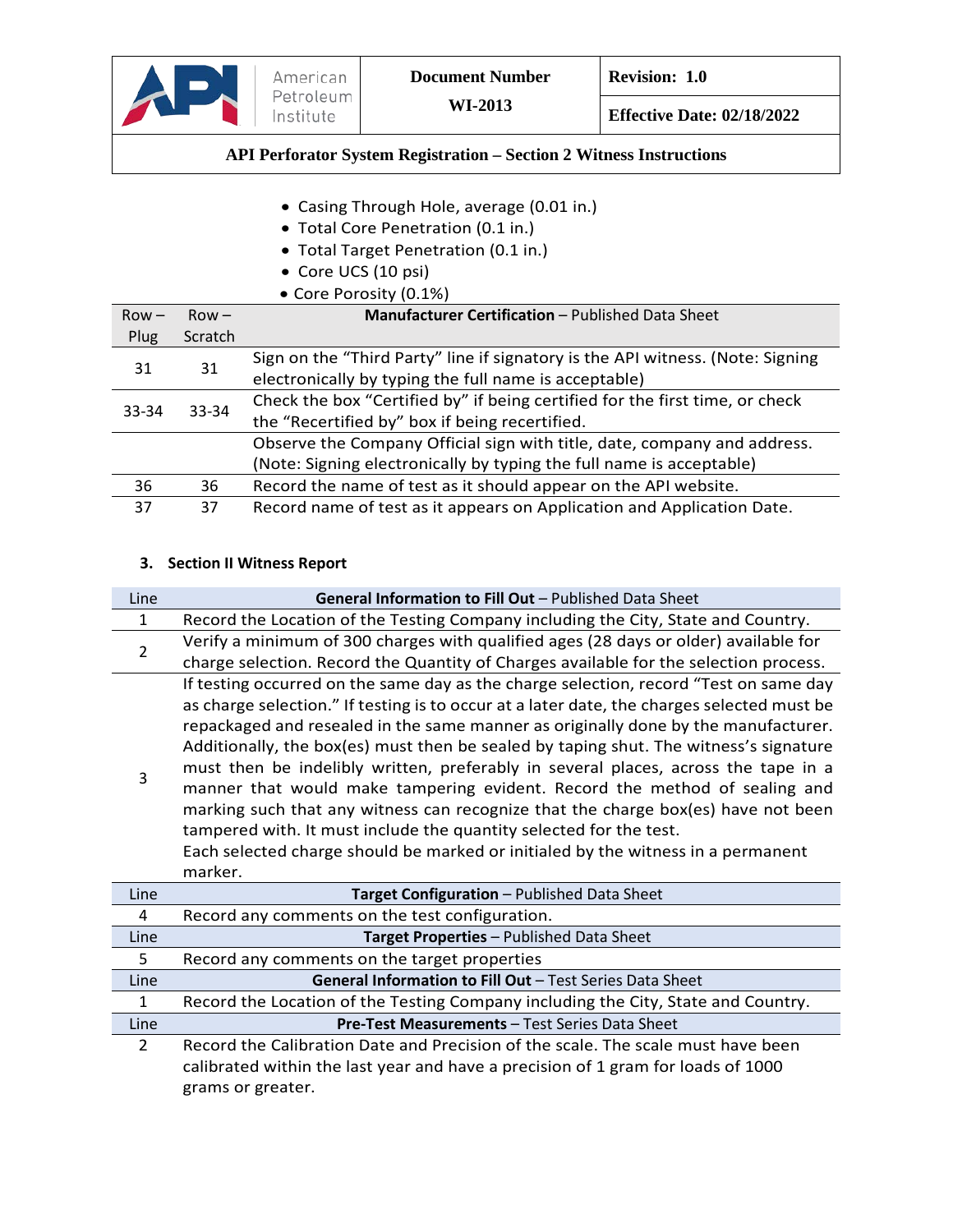

- 3 Record the Calibration Date of the Vacuum Gauge on the Saturation Chamber. The Gauge must have been calibrated within the last year.
- 4 Record the Drying Temperature to the nearest 1°F. Verify the temperature setting of the drying oven to be between 200°F and 210°F and that it is functioning properly by reviewing documentation supplied by the Test Company.
- 5 Record the Weight of the Target reported at least 24 hours prior to the drying end time along with the date to the nearest gram.
- 6 Record the Time and Date when fluid was first admitted into the chamber. Verify that the rock core remained under vacuum for at least 3 hours prior to when fluid was first admitted in the chamber by reviewing documentation supplied by the Test Company.
- 7 Record the Time and Date when 1 mmHG was first achieved. Verify a minimum of 1 mmHG vacuum level was maintained by reviewing documentation supplied by the Test Company.
- 8 Record the Time and Date of when the target was first determined to be fully saturated.

Following are required as attachment:

Record of the Time at which the core was removed from the chamber. Verify that the target remained under vacuum, inside the chamber, for at least 2 hours prior to being removed by reviewing documentation supplied by the Test Company.

Record of the Density of the saturating fluid at the core saturating temperature to the nearest 0.01 g/cc and °F, respectively.

SCRATCH TEST METHOD**:** Attach a plot of the Average UCS vs. Position Data to point out any variability in the UCS of the core along its length.

| Line | Test Setup (Mandatory to Witness) - Test Series Data Sheet                                      |
|------|-------------------------------------------------------------------------------------------------|
| 9    | Record the Stand Off to the nearest 0.01 in. The Stand Off is defined as the space              |
|      | between the charge and the ID of the simulated gun wall. Verify the Stand Off distance is       |
|      | within 0.03 in. of the Stand Off specified in engineering drawings supplied by the              |
|      | Test Company by taking a physical measurement of the Stand Off used.                            |
| 10   | Measure and Record the Scallop Plate Thickness to the nearest 0.01 in. The Scallop              |
|      | Plate simulates the gun wall and is the first steel plate the jet will pass through.            |
| 11   | Record the Fluid Clearance to the nearest 0.01 in. The Clearance Dimension is the distance      |
|      | from the outer scallop surface to the casing ID. Verify the clearance dimension is 0.75 in. +/- |
|      | 0.03 in. by taking a physical measurement.                                                      |
| 12   | Record the Fluid Type used to fill the Clearance (water or OMS).                                |
| 13   | Record the Casing Plate Thickness to the nearest 0.01 in. The Casing Plate is a flat plate used |
|      | to simulate the casing or tubing. Verify the Casing Plate thickness is 0.50 in. +/- 0.02 in. by |
|      | taking a physical measurement. Note: if the Casing Plate is a coupon that contains the cement,  |
|      | the thickness of the Casing Plate must be verified before pouring the cement, or after the test |
|      | has been conducted.                                                                             |